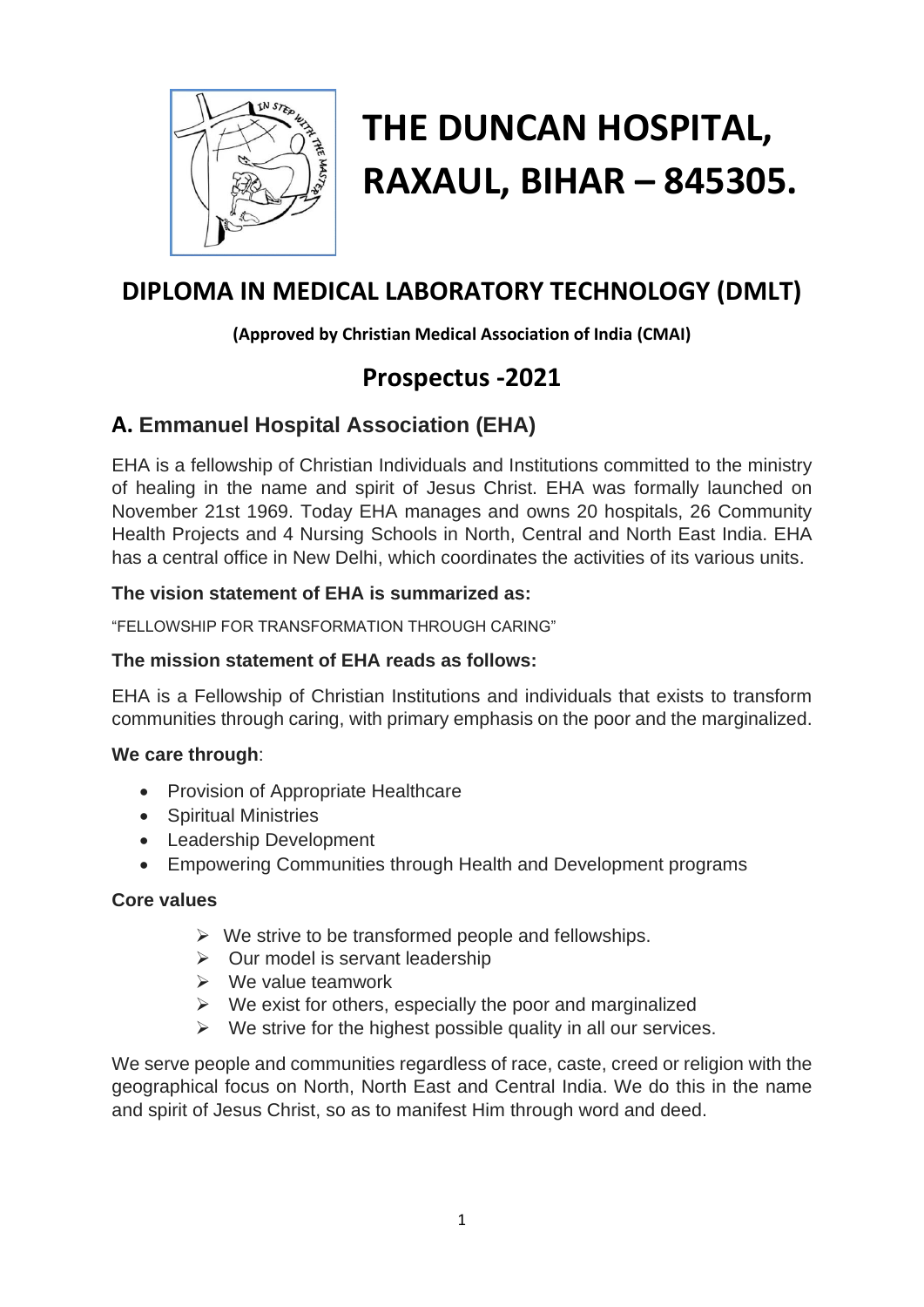## **Duncan Hospital, Raxaul**

The Duncan Hospital is a 200 bedded hospital. The hospital is situated on the Indo-Nepal border and is a busy general hospital with various specialties and an active Community Health Program. The School of Medical Laboratory Technology was established in 2008 and is recognized by Christian Medical Association of India (CMAI).

## **B. Medical Laboratory Technology Training Program (2 Years plus 6 months Internship)**

**APPROVED BY** Christian Medical Association of India (CMAI).

On successful completion of the course, the Diploma is awarded by CMAI.

#### **Eligibility**

Applicants must be 10 + 2 class (passed in single attempt) with science subjects-Physics, Chemistry and Biology/Mathematics with aggregate 40% of marks. Candidate should have completed 17 years of age on or before 1st August. Should have a good working knowledge of English.

#### **Course Particulars:**

Classes will begin in the first week of August every year. During the course of training, the students will be taught to work in different sections of laboratory including Clinical Pathology, Biochemistry, Microbiology and Histopathology. After successful completion of the course, the candidates are to undergo an internship of 6 months.

#### **First Year Syllabus:**

General Laboratory Technique and Apparatus, Anatomy and Physiology, Hematology, Hemostasis and Coagulation, Immunohematology, Urine Analysis, Basic chemistry and Body Fluids.

#### **Second Year Syllabus:**

Biochemistry, Microbiology and Histopathology

#### **General Rules and Regulation:**

The students are expected to obey the rules and regulations of the School of Medical Laboratory Technology and the Hostel.

- 1. The students may be dismissed at any time during the course for misconduct or neglect of duty.
- 2. Student must be willing to carry out any work allotted to them in the department.
- 3. Hostel accommodation is provided to all students and staying in hostel is compulsory.
- 4. Students should keep up regular attendance. Poor attendance will be seriously dealt with.
- 5. Students are not allowed to get married during the period of study.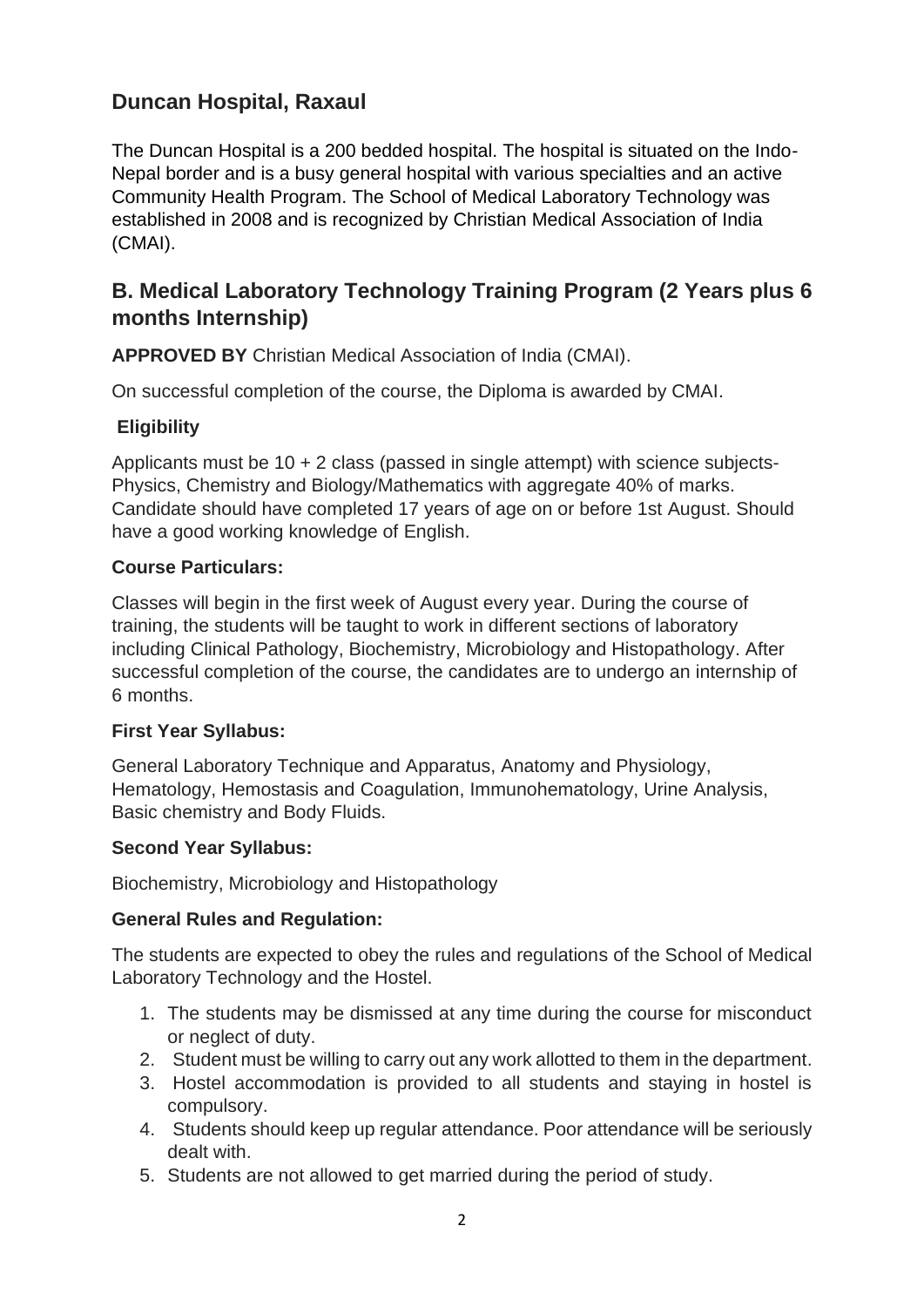- 6. All students are expected to complete the course without fail. In case anyone discontinues the course, he/she is liable to pay the full tuition fees for both years.
- 7. Disobedience, dishonesty, indifference, negligence etc. will be sternly dealt with.
- 8. Uniform will be compulsory and bought by the students. (Three sets of uniform with apron and black formal shoes.)
- 9. Visiting family quarters without permission is prohibited.
- 10.Permission must be obtained from the Principal before visitors are received.
- 11.At the time of admission, parents/guardian must give a list of visitors they would allow their wards to meet. Frequent visits are not encouraged.
- 12.Mobile phone is allowed only on Thursday and every Friday morning this has to be handed over to the Principal.
- 13.Students are encouraged to participate in campus activities.
- 14.Ragging is prohibited. Any student participating in ragging will be dismissed.

#### **Leave Rules:**

20 days of annual leave and 10 days of sick leave per year.

#### **Application Procedure**:

The application form and prospectus can be obtained from the Duncan hospital, Raxaul and also can be downloaded from the website [www.duncanhospital-eha.org](http://www.duncanhospital-eha.org/) / [www.eha-health.org](http://www.eha-health.org/) from the 4<sup>th</sup> of May every year on payment of Rs 300/ by cash, or DD drawn in favor of The Duncan Hospital, payable at Raxaul.

- 1. Last date of receiving duly completed application form is  $30<sup>th</sup>$  of June every year.
- 2. Self-attested copies of Transfer Certificate, conduct certificate from the previous head of the institution, mark list of the qualifying examination, Aadhaar card should be submitted along with the application. All the original certificates can be submitted during the interview.
- 3. The Application Form should be filled out in the candidates own handwriting.
- 4. Correspondence with candidates is only through mobile phone or Email.

#### **Method of selection**:

Candidates will have to take a written test and qualifying candidates will be interviewed by the selection committee. The decision of the selection committee will be final. The provisionally selected candidates will be admitted for one-week orientation program. Enrollment to the course will be finalized only after the satisfactory performance in the orientation program. Once selected, the students will undergo a medical checkup and routine vaccinations.

#### **Health Care:**

All students are expected to be fully immunized with routine childhood vaccinations before starting the course.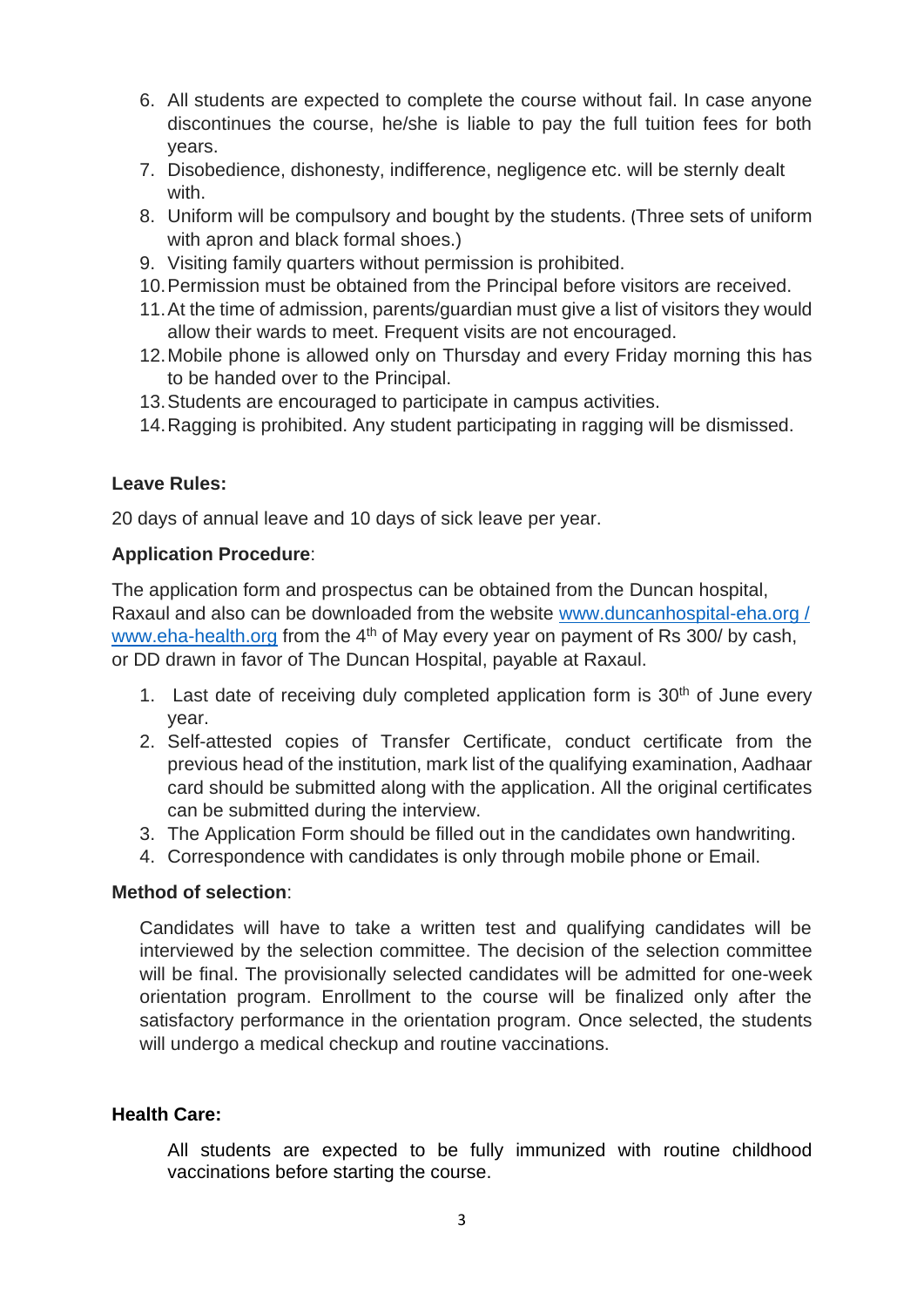#### **Sponsorship:**

A candidate can be sponsored by a sponsoring agency. Sponsoring a candidate is a privilege, whereby weightage is given to the candidates during selection process but sponsored candidates are required to write the entrance test and qualify. Sponsoring agency can be an EHA unit or an Individual, who sponsor the candidate financially.

#### **Full Fee Structure:**

The full amount of course fee for the two years: Rs: 2,40,800/.

|                |                         | <b>Full Fee</b>                   | <b>Full Fee</b>                    |
|----------------|-------------------------|-----------------------------------|------------------------------------|
| S.N            | <b>Particulars</b>      | I <sup>st</sup> Year<br><b>Rs</b> | II <sup>nd</sup> Year<br><b>Rs</b> |
|                | <b>Admission Fee</b>    | 2000                              | 2000                               |
| $\overline{2}$ | <b>Registration Fee</b> | 1300                              |                                    |
| 3              | Exam Fee                | 1500                              | 4000                               |
| 4              | <b>Tuition Fee</b>      | 40000                             | 40000                              |
| 5              | Laboratory & Library    | 20000                             | 20000                              |
| 6              | Establishment           | 24000                             | 24000                              |
| $\overline{7}$ | Hostel                  | 30000                             | 30000                              |
| 8              | stationary              | 1000                              | 1000                               |
|                | <b>Total</b>            | 1,19,800                          | 1,21,000                           |
|                |                         |                                   |                                    |

Other Extra Fees: Mess Fee Rs 1800/ per month (subject to change).

#### **Subsidized Fee Structure:**

Those who opt for subsidized fee have to fulfill a service obligation in any of the EHA hospital for a period of one year.

The subsidized course fee for two years: Rs: 97,800/.

| S.N            |                         | <b>Subsidized Fee</b>             | <b>Subsidized Fee</b>              |
|----------------|-------------------------|-----------------------------------|------------------------------------|
|                | <b>Particulars</b>      | I <sup>st</sup> Year<br><b>Rs</b> | II <sup>nd</sup> Year<br><b>Rs</b> |
|                | Admission fee           | 1000                              | 1000                               |
| 2              | <b>Registration fee</b> | 1300                              |                                    |
| 3              | Exam fee                | 1500                              | 4000                               |
| $\overline{4}$ | <b>Tuition fee</b>      | 25000                             | 25000                              |
| 5              | Laboratory & Library    | 12500                             | 12500                              |
| 6              | Establishment           | 6000                              | 6000                               |
| 8              | Stationary              | 1000                              | 1000                               |
|                |                         |                                   |                                    |
|                | Total                   | 48,300                            | 49,500                             |

Other Extra Fee: Mess fee Rs 1800/ per month (subject to change).